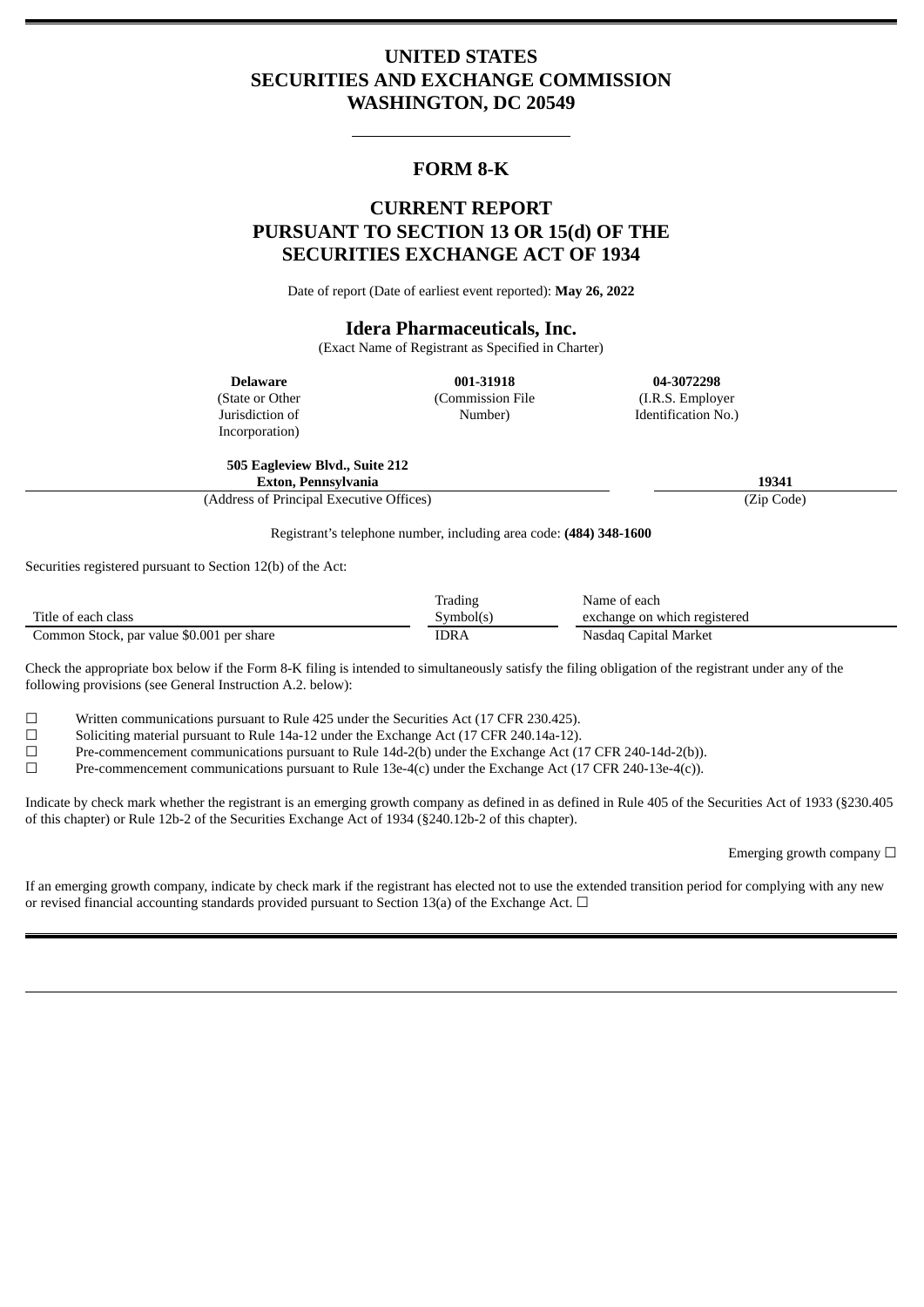#### **Item 8.01 Other Events.**

As previously disclosed on the Current Report on Form 8-K filed with the Securities and Exchange Commission on December 1, 2021, on November 26, 2021, Idera Pharmaceuticals, Inc. (the "Company") received a deficiency letter from the Nasdaq Listing Qualifications Department (the "Staff") of The Nasdaq Stock Market, LLC ("Nasdaq"), notifying the Company that the Company is not in compliance with Nasdaq Listing Rule 5550(a)(2), which requires the Company to maintain a minimum bid price of at least \$1 per share for continued listing on The Nasdaq Capital Market (the "Minimum Bid Requirement").

On May 26, 2022, the Company received notice (the "Nasdaq Notice") from the Staff indicating that, while the Company has not regained compliance with the Minimum Bid Requirement, the Staff has determined that the Company is eligible for an additional 180-day period, or until November 21, 2022, to regain compliance. If at any time during this second 180-day compliance period, the closing bid price of the Company's common stock is at least \$1 per share for a minimum of ten consecutive business days, the Staff will provide the Company with written confirmation of compliance. If compliance cannot be demonstrated by November 21, 2022, the Staff will provide written notification that the Company's common stock will be subject to delisting. The Company would then be entitled to appeal the Staff's determination to a Nasdaq hearings panel. The Company intends to monitor the closing bid price of its common stock and consider implementing available options to regain compliance with the Minimum Bid Requirement.

Neither the Nasdaq Notice nor the Company's noncompliance with the Minimum Bid Requirement has an immediate effect on the listing or trading of the Company's common stock, which will continue to trade on The Nasdaq Capital Market under the symbol "IDRA."